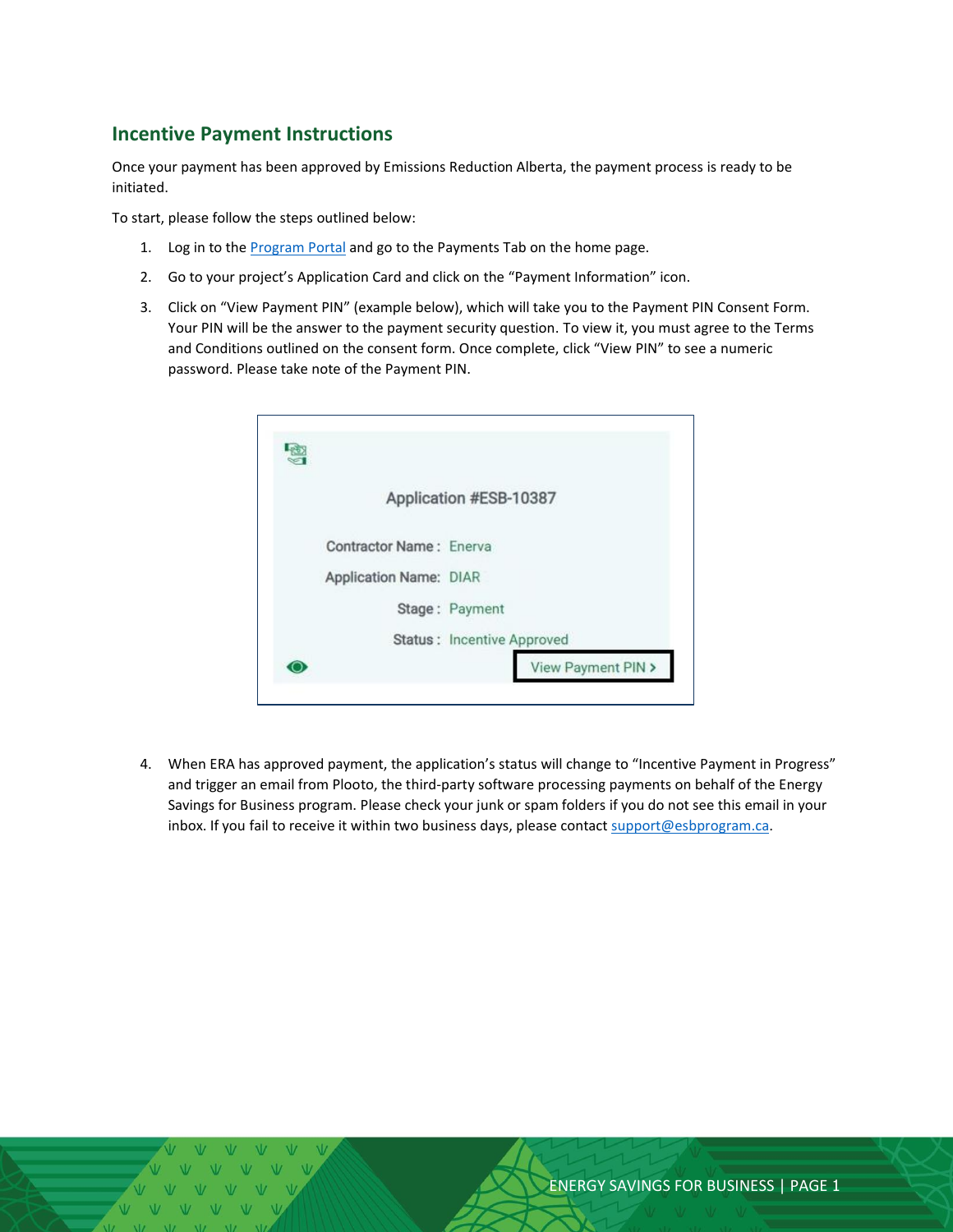5. The email will include a unique link. Click the link and follow the instructions to finish verifying your payment information. The banking information (name, company name, etc.) must match the information that was provided in the ESB program application (example below).

| <b>Enerva Energy Solutions Inc</b>                                                                                   | Powered by<br>plooto                                                                   |  |  |
|----------------------------------------------------------------------------------------------------------------------|----------------------------------------------------------------------------------------|--|--|
|                                                                                                                      |                                                                                        |  |  |
| Hi Passer Digital,                                                                                                   |                                                                                        |  |  |
| Enerva Energy Solutions Inc is sending you a payment using the Plooto business<br>payments platform.                 |                                                                                        |  |  |
| need to create your own Plooto account to accept this payment.                                                       | To receive the funds in your bank account, please follow the steps below. You do not   |  |  |
| on July 17, 2021                                                                                                     | 1. Open the secure link at the bottom of this email. Please note this link will expire |  |  |
| 2. Verify your identity by answering the security question created by Enerva<br><b>Energy Solutions Inc</b>          |                                                                                        |  |  |
| receive the payment                                                                                                  | 3. Authenticate your bank account or enter the account details where you want to       |  |  |
| You can choose to automatically receive all future payments from Enerva Energy<br>Solutions Inc to the same account. |                                                                                        |  |  |
| Amount                                                                                                               | 10.00 CAD                                                                              |  |  |
| <b>Sent By</b>                                                                                                       | Enerva Energy Solutions Inc                                                            |  |  |
| <b>Client Reference</b>                                                                                              | Passer001                                                                              |  |  |
| Memo                                                                                                                 |                                                                                        |  |  |
| Test with no Plooto account set-up                                                                                   |                                                                                        |  |  |
| Inc.                                                                                                                 | If you have any questions about this payment, please contact Enerva Energy Solutions   |  |  |
|                                                                                                                      |                                                                                        |  |  |
|                                                                                                                      | <b>ACCEPT PAYMENT</b>                                                                  |  |  |

- 6. Once verification is complete, Plooto will send the payment by electronic fund transfer.
- 7. You will receive a confirmation email that you have accepted the payment from Enerva Energy Solutions Inc. (Enerva is assisting Emissions Reduction Alberta with the delivery of the ESB program.)

 $N$   $N$